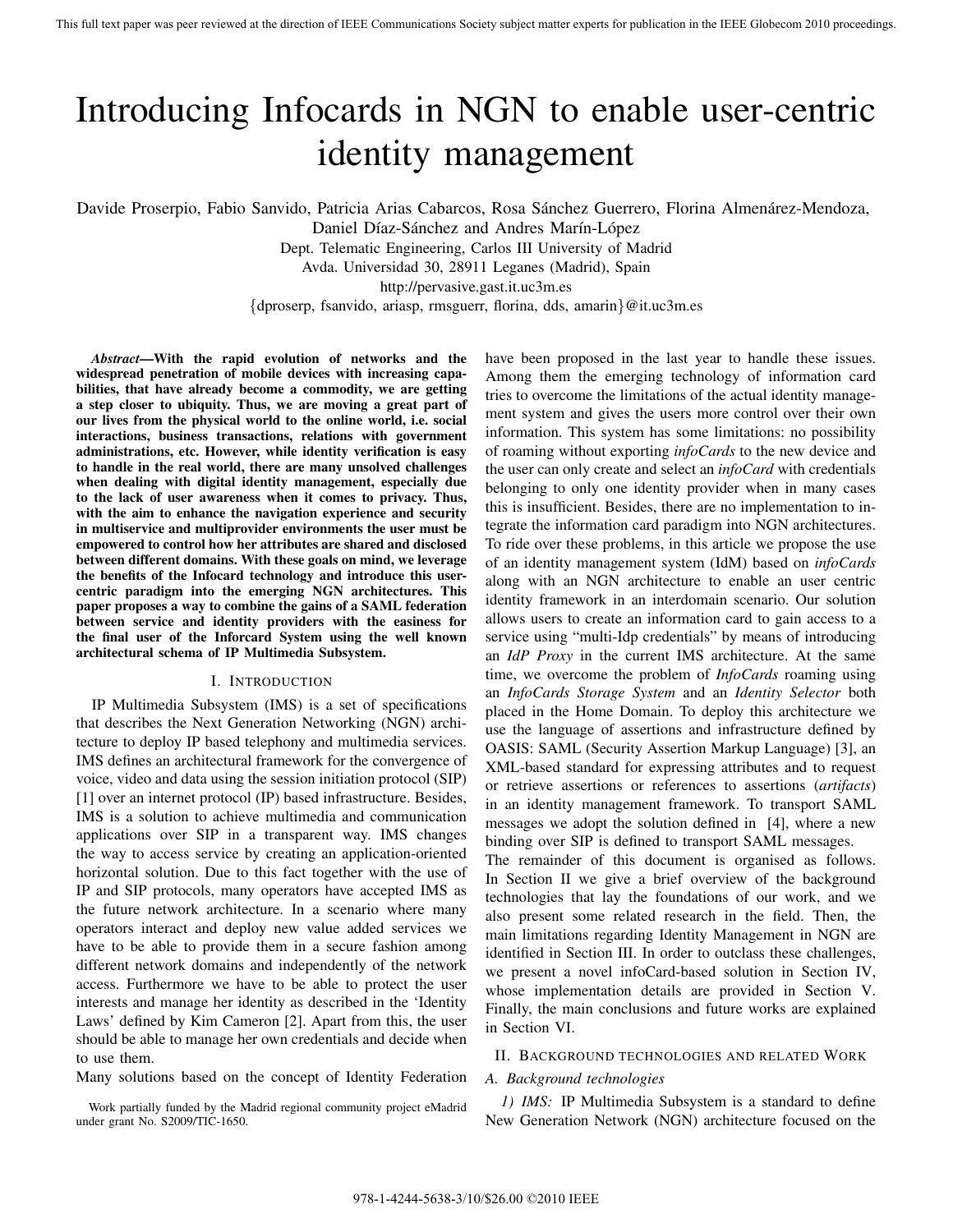convergence of the mobile and fixed networks. It is based on a common control plane using the Session Initiation Protocol (SIP) over internet protocol (IP) and it defines a framework to provision access to services in a transparent and easy way. One of the core elements of the control layer of IMS is the called Call Session Control Function (CSCF) Server. IMS defines three CSCF: a Proxy-CSCF, a SIP proxy in charge of redirecting the messages to the correct Home Domain of the User Equipment (UE). A Serving-CSCF in charge of authenticating the users and providing service to them. An Interrogating-CSCF, in charge of locating the S-CSCF in the Home Domain. Another important element is the Home Subscriber Server (HSS) that stores the user profile of each end user. This profile can include user's IP address, telephone records, buddy list and so on. On the top of the IMS architecture there is the service layer. IMS allows service providers to define and offer multimedia services through the called Application Servers that provide an interface against the control layer using the SIP protocol. IMS Authentication and Key Agreement (AKA) [5] is based on a challengeresponse authentication mechanism. This implies the exchange of four messages between the end user and the IMS Home Domain after the user has obtained access to the network. This mechanism provides mutual authentication between the UE, using the ISIM (IMS Service Identity Module), and the home network using symmetric cryptography.

*2) Information Cards:* InfoCards [6] are an identity technology that allows users to select among their multiple identities to identify themeselves to a service. Also, users can manage in an easy, visual way their different electronic identities. Windows CardSpace [7], Higgins project [8], Open Source Identity Selector [9] or Bandit [10] are Identity Selector implementations used nowadays.

Regarding user-centric approaches, *infoCards* are like business cards which let users decide what information will be disclosed during an interaction, keeping personal data under control and they also let Relying Parties to get the information they need directly from the users. The Identity Selector Interoperability Profile specifies two types of *infoCards*: Personal or Self-Issued (claims about the user itself, e.g. phone number, e-mail address, web address); and also Managed Information Cards, issued by Identity Providers. The latter can be auditing, non-auditing, or auditing-optional to accommodate the needs of different business models. Furthermore, *InfoCards* support several data formats and authentication methods such as XML, SAML, and OpenID. InfoCard-based identity management systems typically use Web Services Security protocols (WS- \*) and SOAP. WS-Trust [11] is the protocol used to obtain and exchange security tokens. Moreover, the integrity of the tokens is preserved using an XML-Signature as part of the WS-Security [12] protocol.

*3) SAML:* defines an XML based framework that allows to express assertions about an identity, including attributes, authorization and/or authentication information of a subject with the aim to facilitate relations between different security domains and their relationships with users. This specification defines four key elements: *Assertions*, which carry statements about a Principal as asserted by an IdP and can be related to authentication, attribute or authorization; *Protocols*, which describe the sequence of request-response messages for the exchange of *Assertions*; *Bindings*, which define how SAML *Assertions* and request-response protocol messages can be exchanged between entities using underlying communication protocols (such as HTTP, SOAP, Diameter or SIP); and *Profiles*, which define the specific sequence of messages and the *Bindings* required in each case to complete each of the use cases defined in the standard. Variations of the same profile can be obtained for each combination of use case and *Binding*.

On the other hand, we briefly introduce the main entities which can appear in a SAML-based identity federation management system, as well as the different roles they can play:

- *• Service Provider (Relying Party, SP)*, entity which makes decisions based on the information that is provided by a third party about a particular subject, it is who provides a service.
- *• Identity Provider(Asserting Party, IdP)*, entity which is responsible for issuing, maintaining and managing identity information about users in a federation. The IdP has the authentication infrastructure and implements the functionality to carry out storage of credentials, deleting and retrieving them from the user. In addition, IdPs issue SAML assertions which can be used by SPs when deciding on an *End User*.
- *• End Users*, who are the subject of the assertions. They interact (usually via an user agent, typically a web browser), with SPs.

Note that currently SAML is the only open standard and is tightly coupled to other identity federation specifications and implementations, like the Liberty Alliance Identity Federation Framework [13], WS-Federation [14] or Shibboleth [15]. Moreover, SAML is highly flexible, which allows all its components can be extended.

## *B. Related Work*

In [16], the authors propose a single SAML-based scheme to achieve Single Sign On (SSO) in NGN when accessing third party services or web services. This work suppose to store user credential like accounting information in the service provider network after the authentication phase and service delivery. Another idea, introduced in [17], bridges network access with authentication in the the application level in order to provide a form of unified SSO using information Card. While the first work is very general, the later is focused in linking two well known existing federations: Eduroam and EduGAIN. However, there are important drawbacks to be tackled, namely the need for the end user to be aware of her personal information exchanges.

Our vision is closer to that presented in the DAIDALOS project [18], which introduces the concept of Virtual Identity (VID) as a way to obtain a privacy enabled service authorization. Thus, they put the user in control to create and manage different identities or avatars, deciding how her attributes are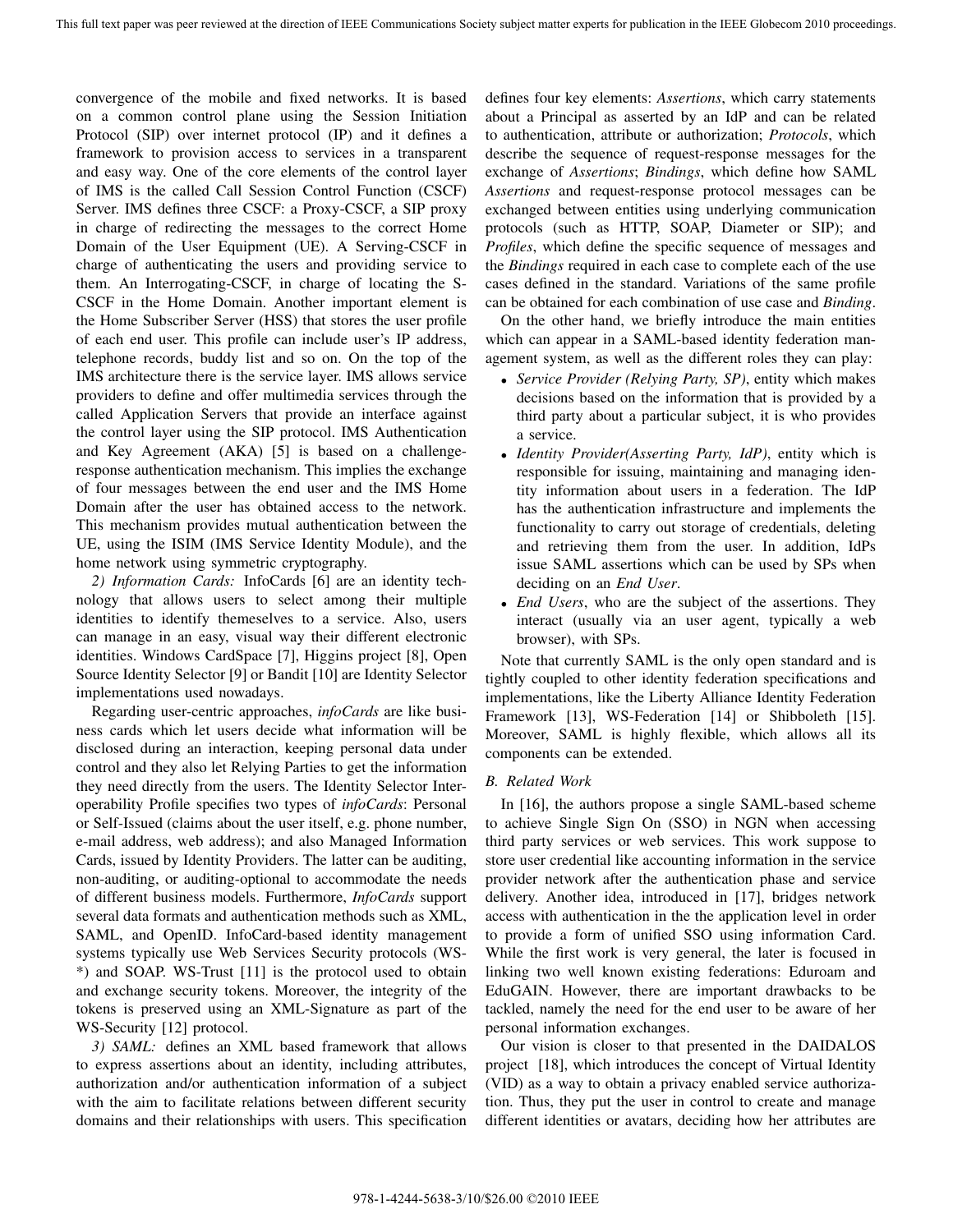disclosed when navigating between services. Although their approach allows user-centric identity management and focuses on preserving privacy, the derivate architecture becomes significantly complex, as it implies non trivial modifications in almost every existing component in the NGN model. Furthermore, this project is not directly targeting the limitations of the present IMS model. Here, we aim to address the main limitations regarding identity management in NGN defining a user centric framework to allow user to access services but with minor architectural changes in existing entities.

#### III. IDENTITY MANAGEMENT CHALLENGES IN NGN

The IMS framework focuses its efforts in deploying a common plane to allow simple access to different types of service: SIP services, web services and third-party services. Although it includes the possibility to use non SIP services in its specification [19], there is no a detailed implementation of how to gain access to them. Problems like security and privacy of user information in an inter-domain scenario or how to manage identity among different operators are to be addressed in order to allow users to access services in a secure fashion. Additionally, users are often required to memorise user/password pairs in order to access all the services they want. This fact represents a minor inconvenience if users only access a few services, but with the rapid increase of web services the traditional approach to identity management is already having serious negative effects on the user experience. Besides this, the increase of new technologies have accustomed users to a new degree of "user experience". Users are able to share or subscribe to a service according to their needs and preferences. Furthermore, new mobile devices with increased capabilities allow users to access services everywhere, giving complete freedom to the end user. IMS today is not able to give the same degree of experience to the users. New paradigms are to be defined in order to make IMS the future network for accessing multiple domain services in a user centric, dynamic and secure way. Finally, the IMS registration procedure involves at least two authentication processes: the first with the access network and a second one with the IMS Home Domain. This number can increase quickly when a user tries to access third-party domain services, constituing another important limitation to be tackled.

# IV. INFOCARD MANAGEMENT PROTOCOL IN AN INTER-DOMAIN ENVIRONMENT

In this section we describe our proposal that defines an architecture for IMS that overcomes the limitations of current frameworks. The proposed protocol defines an user centric environment to distribute user credentials in a secure fashion in order to gain access to web services or third-party services. To manage user's credentials, we have defined a modified *infoCard* system that allows users to choose what attributes to disclose to the SP, but without storing any card. This is thanks to the **Personal Identity Management System** (PIMS) defined along with the user's Home Domain. This entity implements an Idp Proxy, a card storage system and an identity



Fig. 1. New infoCard creation using heterogeneous domain's credentials

selector. In this way, if the user wants to change her device, she can do it without exporting any *infoCard*. Furthermore, our architecture provides a framework to create an *infoCard* using trusted credentials from different IdPs. Moreover, although the user information, once the card has been created, is stored in the Home Domain for further uses, the credentials issued by other IdPs are not disclosed to the Home Domain since they are encrypted. Figure 1 depicts the flow message of the proposed protocol.

### *A. Assumptions*

We suppose that there are federation relations among SP, Home Domain, the external IdP and MT. Within the federation, SP, Home Domain and IdP trust each other. Trust is established using X.509 certificates. Thus, the establishment of trust relationships is managed with formal contracts specifying policies surrounding these relationships. SP and IdP Proxy use the certificates of the external IdP published in the federation in order to verify the digital signature on its messages and accept the authentication assertions. Information cards are created dynamically by combining attributes that either the IdP Proxy or the external IdP send along with assertions. Furthermore, the SP has to be *InfoCard* enabled.

# *B. Protocol definition*

First the Mobile Terminal (MT) has to gain access to the network and successfully register with the IMS core network as explained in [20]. In this way, we can obtain an authentication token that relates both the IMS registration and access network authentication. Once the user is authenticated, the HSS communicates with the Personal Identity Management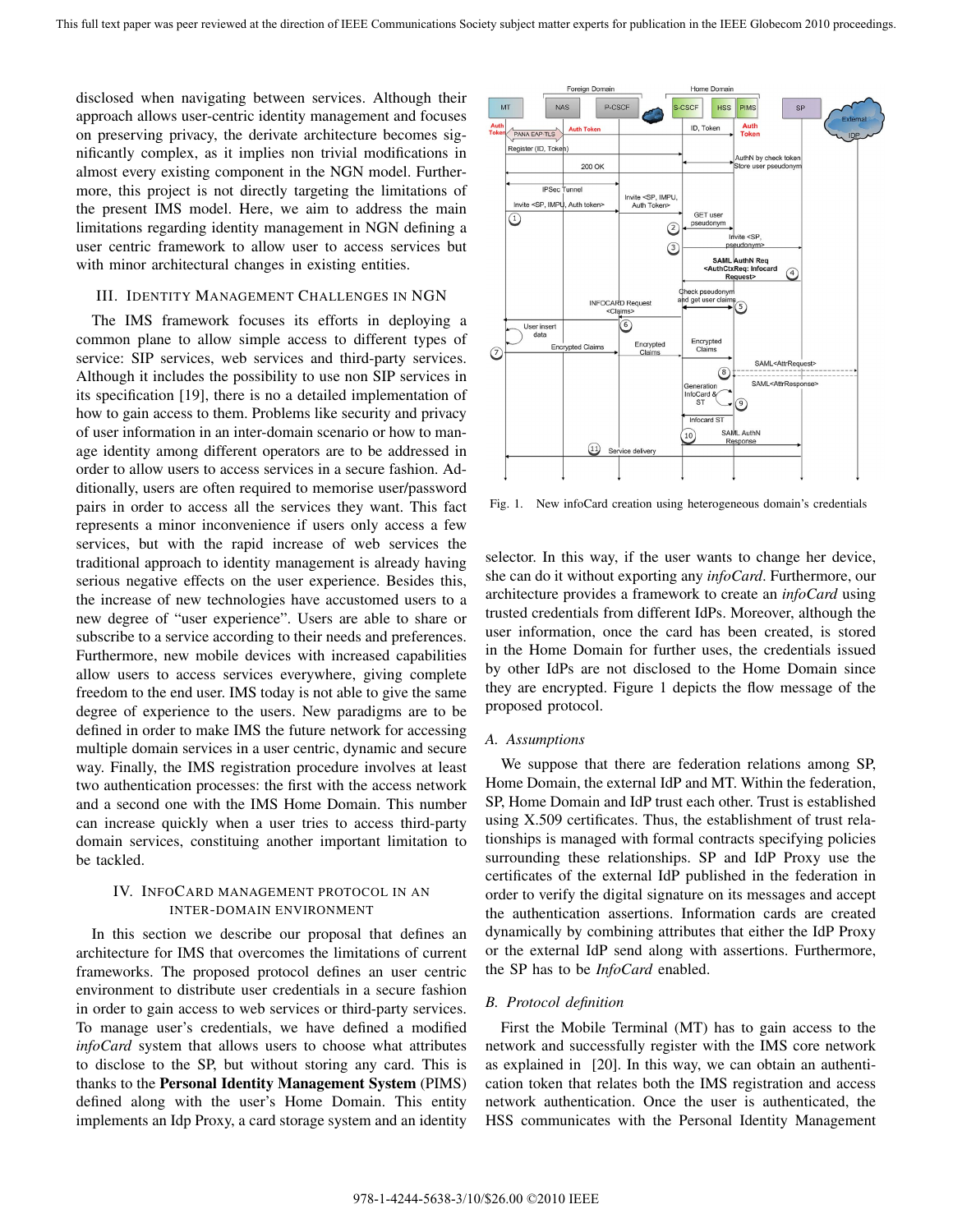System (PIMS) in order to create and store in the PIMS an user pseudonym associated with the authentication token, so a valid authentication context will be created at the IdP when the IMS registration succeeds. Pseudonyms are aliases for a user and can be used as a handle by SPs to retrieve identity information about a user from the IdP.

In step 1 the MT sends a SIP INVITE message that carries the URI of the SP, the IMPU and the authentication token to the P-CSCF of the foreign network that is in charge of forwarding the message to the S-CSCF of the home network. The S-CSCF asks the PIMS for the pseudonym of the user over the Cx interface (step 2). It creates a new INVITE with the retrieved field and sends it to the correct Service Provider (step 3). The SP receives the message and creates a digitally signed SIP-SAML Proxy Authentication Request message, that includes the user pseudonym, asking for an *infoCard* to permit access to the service (step 4) and specifying the authentication context requirements (<RequestedAuthnContext>) for the authentication statement returned in SIP-SAML Authentication Response (step 10). As it was mentioned in section II-A3, SAML components can be extended. So we propose an authentication context extension (*InfoCard SAML Authentication Context Extension*) that allows users to use Information Cards as authentication method. The message is forwarded to the S-CSCF. In step 5 the S-CSCF, over the Cx interface, sends a message to the PIMS asking for an infoCard that matches the service request. The PIMS verifies the user pseudonyms and the signature and, if they are correct, it looks for the card. If there is no appropriate *infoCard*, the S-CSCF sends the request to the P-CSCF, that forwards the message to the MT(step 6). In step 7 the user creates a SIP message including the attributes needed for the service. The SP credentials are encrypted using the public key of SP's certificate. In this way the attributes are not disclosed to the Home Domain. If claims from other IdPs are needed, the user selects which Idp to use in order to get the requested information and adds the IdP identificator (IdPID) to the message. The message is forwarded to the home network. In step 8 the PIMS parses the message and if there is an IdPID, it creates a SAML Attribute Request and sends it to the corresponding IdP. Note that through the mechanism of Single Sign On, as the user is already authenticated to the Home Domain IdP after the IMS registration, the IdP Proxy (acting as a SP) can ask the external IdP for user's attributes without providing any additional information. The Idp creates a SAML Attribute Response including the attributes encrypted and sends it back to the PIMS. In step 9 the PIMS creates and stores the *infoCard* using all the received attributes. It generates a Security Token (ST) and sends it to the S-CSCF. In step 10 the S-CSCF creates a SIP-SAML Authentication Response including the ST and forwards it to the SP. If the SP successfully checks the *infoCard*, the requested service is returned to the user (step 11).

Notice that at step 5, if an *infoCard* was retrieved from the PIMS, the S-CSCF sends it to the MT in order to confirm its validity. The user through an interface is able to see the selected Information Card and in this way she can confirm or not the usage of the card. Once the MT sends the confirmation to the S-CSCF, it sends the *infoCard* to the SP. Then, it checks the claims and delivers the service to the user.

#### *C. Security Analysis*

The main objectives of the proposed protocol are to create, transport and securely store user attributes and credentials to be used in an *InfoCard* environment. We assume as initial condition that each involved entity shares a public X.509 certificate, so everyone is able to encrypt a message with the receiver's public key if needed. The MT and the Home Network share between each other a long term shared secret used during the authentication phase. This assumption is commonly employed in the regular IMS registration protocol. Besides, as explained in IV-A, the SAML components in the architecture are federated with each other. Therefore, when a MT performs an IMS registration with the home network, it is performing indeed a Single Sign On with the federation. In step 3 the PIMS signs the fields of the INVITE message with its private key in order to provide integrity to the message. At the same time it initiates SP authentication by including a challenge (*CH1*) encrypted with the SP's public key. The challenge has to include the same timestamp value present in the signature of the INVITE message in order to prevent replay attacks. The INVITE message is then composed and forwarded to the SP by the S-CSCF using an user pseudonym in order not to disclose to the SP the real user identity. The SP answers in step 4 in the same way with a signed message that includes the challenge received from the S-CSCF (*CH1*) and a new challenge value (*CH2*), encrypted with the public key of the Home Network, that will be used to authenticate the S-CSCF. When the home network receives the message it can securely authenticate the SP by matching the previously sent *CH1* with the value received from the SP. The SP will be able to securely authenticate the home network at step 10. Here the S-CSCF sends a SAML authentication response message that includes the *InfoCard* security token generated by the PIMS and the *CH2* value previously received from the SP, thus the SP can authenticate the home network as well as the user.

### V. IMPLEMENTATION ISSUES AND USE-CASE EXAMPLE

In order to test the proposed protocol we have to define the IMS-SAML infrastructure. Regarding IMS a complete architecture has been deployed by means of using the open source implementation provided by Fraunhofer Institute (FOKUS) [21]. An infocard enabled SP has been implemented using Sailfin Application Server [22], a robust and scalable SIP servlet technology and OpenSSO [23] that provides a module which implements a full infocard protocol using Java Library Openinfocard. In order to extend the HSS capabilities we use digitalME, an open source set of components that enable users and applications to interact with Infocard-compatible web sites and services, to deploy an identity selector and an infocard storage. Moreover another instance of OpenSSO is used to define a Security Token Service. For deploying the IdP, we are using Authentic which is an IdP implementation based on